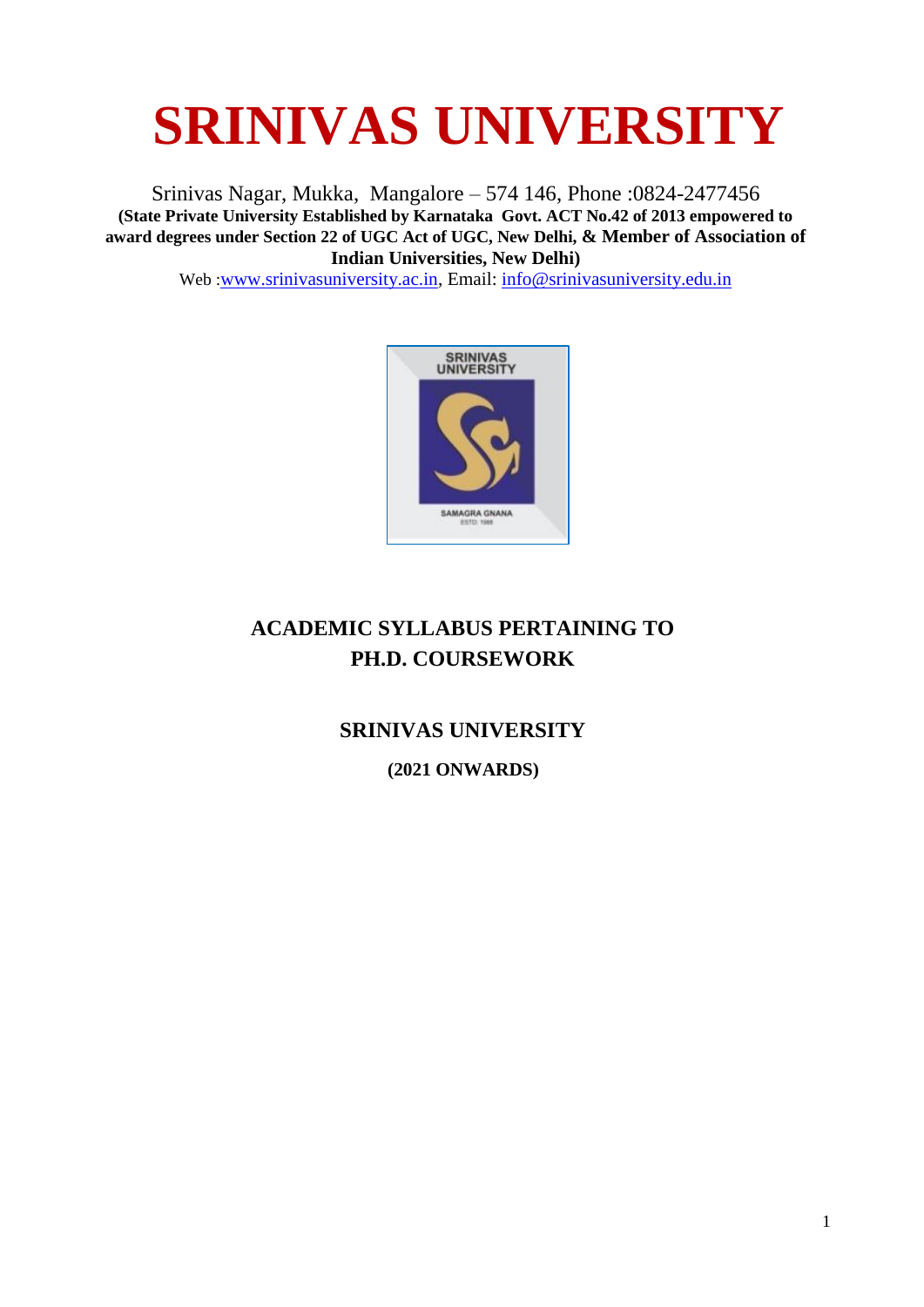# **PH.D. COURSEWORK**

# **CONTENTS**

| <b>Sl. No.</b> | <b>Particulars</b>          |
|----------------|-----------------------------|
| 1.             | Social Work                 |
| 2.             | Psychology                  |
| 3.             | English                     |
| 4.             | Journalism                  |
| 5.             | Sociology/Interdisciplinary |
| 6.             | Economics                   |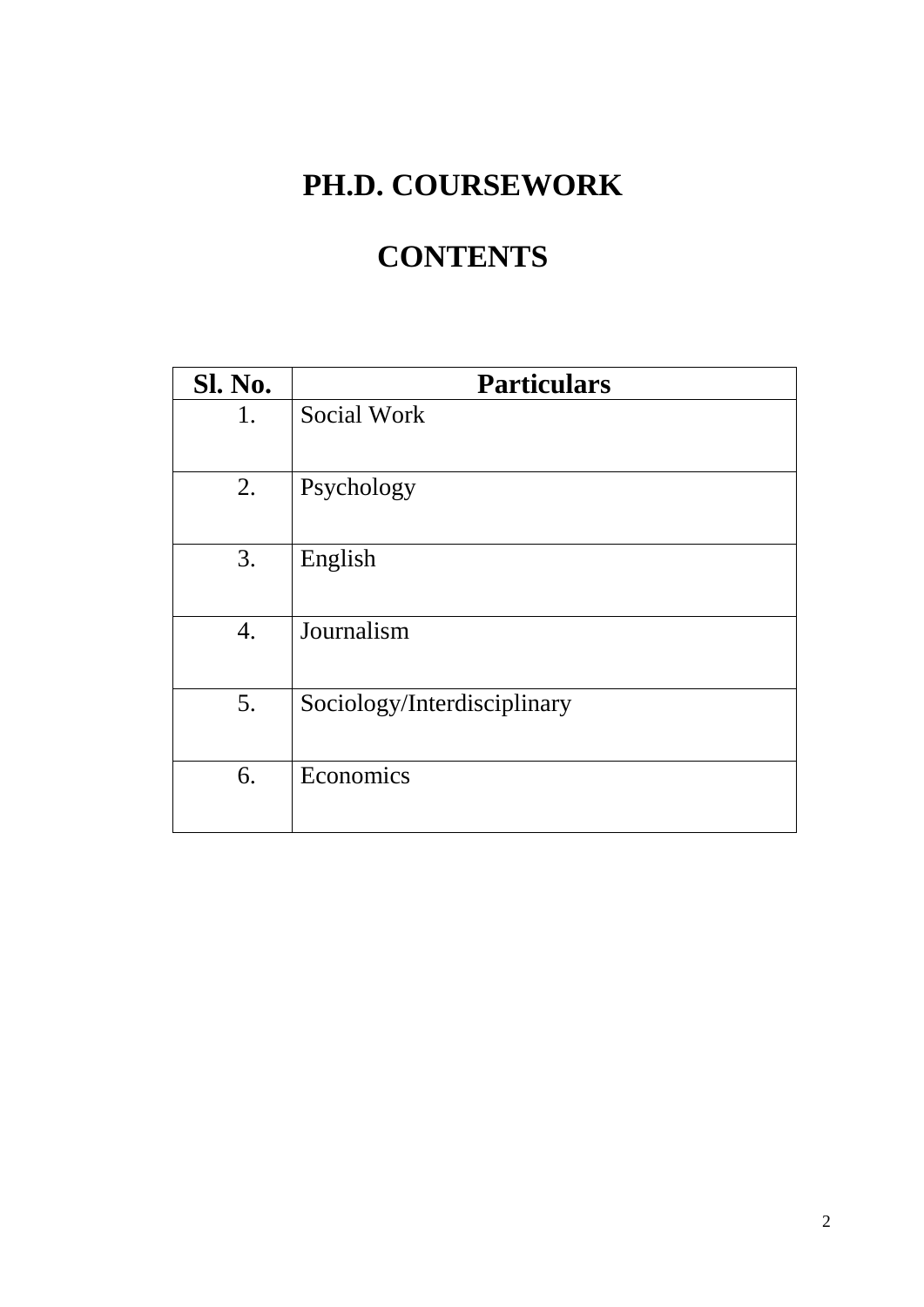# **SRINIVAS UNIVERSITY COLLEGE OF SOCIAL SCIENCE AND HUMANITIES PH.D. PROGRAMME – 2021**

# **SOCIAL WORK**

# **COURSEWORK SYLLABUS**

#### **COURSEWORK PATTERN:**

| SL.<br>No.     | <b>Subjects</b>                                                                                                                         | Exam<br>(Hours) | <b>Credits</b> | <b>Internal</b><br><b>Marks</b> | <b>External</b><br><b>Marks</b> | <b>Marks</b> |
|----------------|-----------------------------------------------------------------------------------------------------------------------------------------|-----------------|----------------|---------------------------------|---------------------------------|--------------|
| 1.             | <b>SUPHDSW 01- Qualitative and Quantitative</b><br>Research &<br><b>SWAYAM Online Certificate on Research</b><br>Methodology            | $\overline{2}$  | $\overline{4}$ | 50                              | 50                              | 100          |
| $\overline{2}$ | <b>SUPHDSW 02-</b> Development of Social<br><b>Work Profession</b>                                                                      | $\overline{2}$  | $\overline{4}$ | 50                              | 50                              | 100          |
| 3.             | <b>SUPHDSW 03- Two Case Studies on</b><br>NGO's Intervention. (Two research<br>Publications)                                            | $\overline{2}$  | $\overline{4}$ | 50                              | 50                              | 100          |
| 4.             | <b>SUPHDSW 04- Research and Publication</b><br>Ethics & Literature Review on the Research<br>Topic selected- (One Research Publication) | $\overline{2}$  | $\overline{4}$ | 50                              | 50                              | 100          |
|                | <b>Total</b>                                                                                                                            |                 | 16             | 200                             | 200                             | 400          |

#### **Note: Total Three Research Publications**

#### **Paper 1 Qualitative and Quantitative Research: Internal Marks: 50, University Examination Marks:50 Total :100 Marks**

Unit 1. Social Work Research: Definition, Meaning, Scope, Uses of social work research

Unit 2. Sampling Meaning of 'Population', Sampling, Need, Sampling methods and Techniques.

Unit 3. Data Processing and Research Reporting: Methods and techniques of data processing.

Unit 4. Social statistics: Mean, Median, and Mode

Unit 5. SWAYAM Online Certificate on Research Methodology

(Unit 1 to Unit 4 – Handwritten Assignment Based)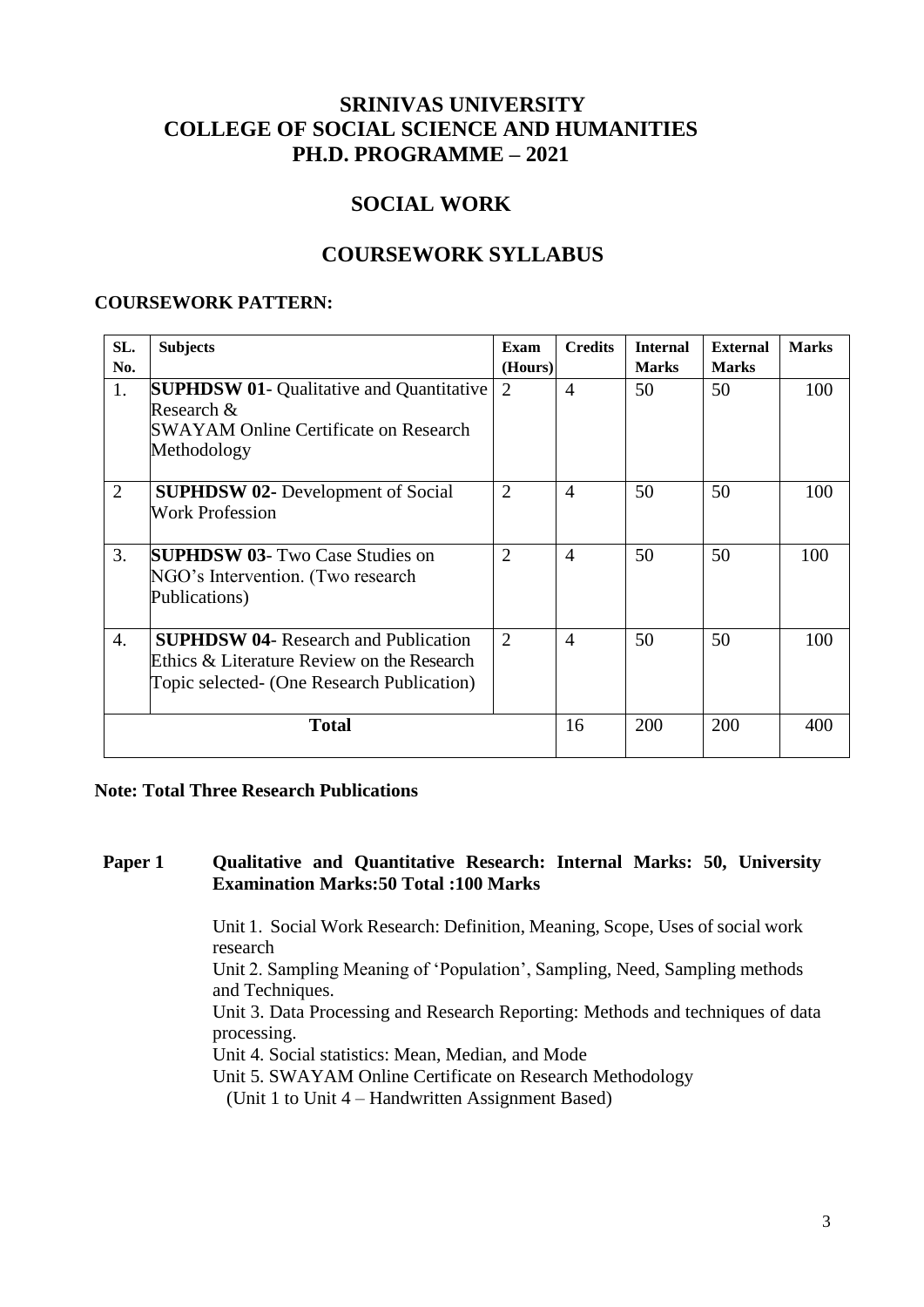# **Paper 2 Development of Social Work Profession**: **Internal Marks: 50, University Examination Marks:50 Total :100 Marks**

Unit 1. Evolution of Social Work Unit 2. Social Work Methods Unit 3. Labour Welfare and Human Research Management Unit 4 Medical and Psychiatric Social Work Unit 5 Community Development Book References: (1) Popular Master Guide UGC NET/SET Social Work: R. Guptha (2) Research Methodology: Methods and Techniques: C. R. Kothari Note: (Prepare 250 MCQ with Answers & submit as Assignment).

## **Paper 3 Case Studies on NGO's intervention**: **Internal Marks: 50, University Examination Marks:50 Total :100 Marks**

Case Study 1: on a NGO in Community Development -1 - 25 M<br>Case Study 2: on a Social Problem -2 - 25M Case Study 2: on a Social Problem (Convert in to Two Publishable papers related to your respective Subjects)

**Paper 4 Research and Publication Ethics & Literature Review on the Research Topic selected: Internal = 50 Marks, University Examination Marks:50 Total :100 Marks**

> Research Publication Ethics &Literature Review on the Research Topic selected. Topic Identification, preparing a Review Article on the identified topic with minimum 10 book reference, 50 research article reference, & 20 website reference. PPT Presentation & Publication of Review Article: 50 M

# **Paper 1: Qualitative and Quantitative Research**

## **Unit I**

**Social Work Research:** Definition, Meaning, Scope, Uses of social work researcRole and responsibilities**:** Social welfare agencies, social workers in conducting and using social work research. An overview of Research process**:** Identification and formulation of research problem, Definition of problem, Concepts, Variables, Measurement of variable properties. Preparation of research Proposal.

# **UNIT II**

**Sampling:** Meaning of 'Population', Sampling, Need for sampling, Sampling methods and techniques. Probability Methods: Simple Random, Systematic Random, Stratified Random, Clustered Random. Non – Probability method**:** Accidental, Quota sampling, Purposive sampling, Snow ball sampling.

Data Collection: Primary, Secondary. Tools of Data Collection: Observation, Participant Observation, Non – Participant Observation, Interview Techniques and uses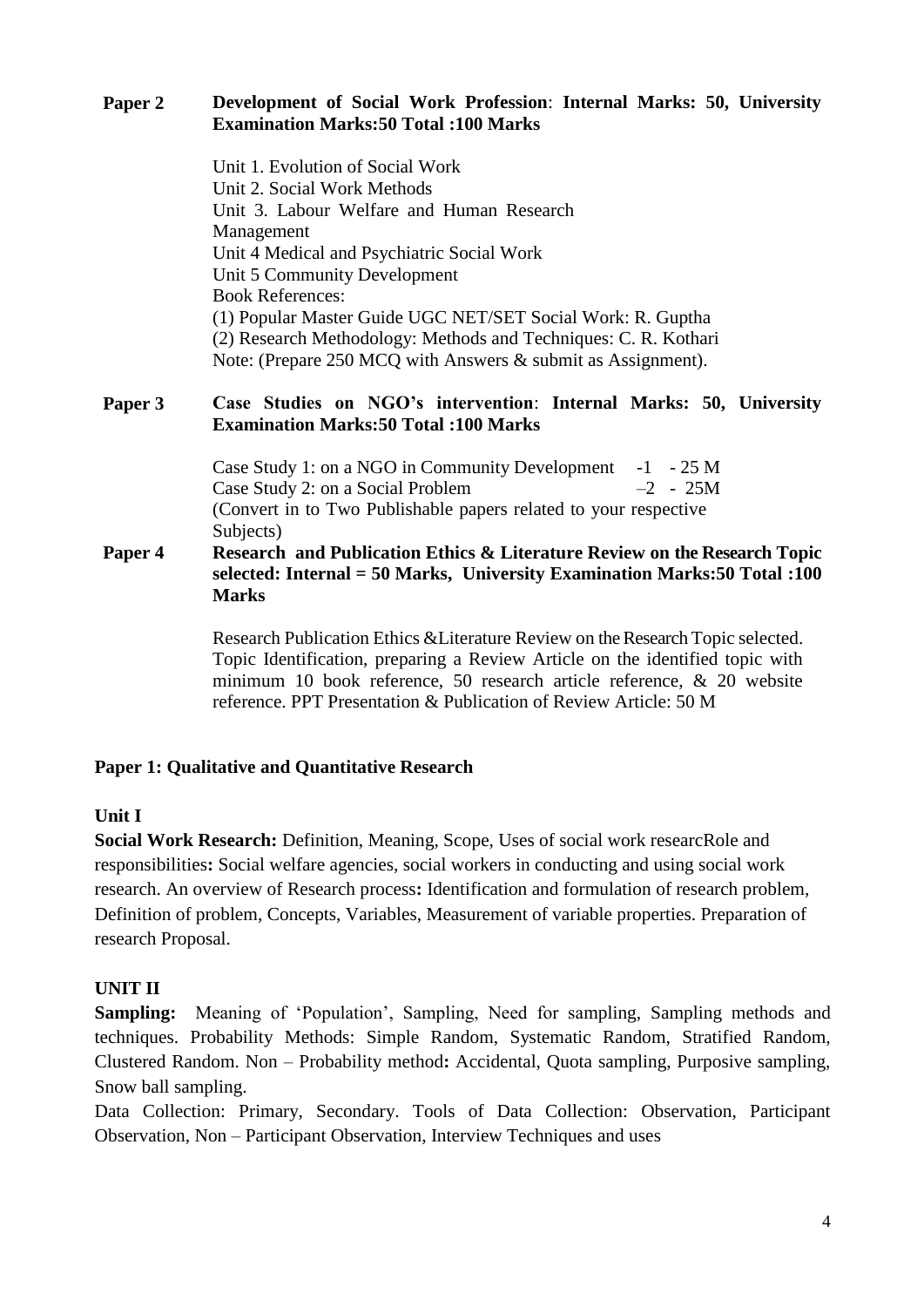# **UNIT – III**

**Data Processing and Research Reporting:** Methods and techniques of data processing Manual and Mechanical Procedure, Editing, Classification, Coding, Tabulation, Data Analysis: Organizing data for analysis: Graphs, Charts, Frequency tables Data analysis, uni – variate, bi- variate, Multi – variate, Qualitative Analysis

Research Reporting: Purpose of research report, Principles, Procedure to be followed in writing a report, Research abstracts

# **UNIT IV**

# **Social Statistics: Meaning of Statistics**

Definitions of Statistics, Characteristics of Statistics, Functions of Statistics, Limitations of statistics, Application of social statistics, Social statistics for social workers. Measures of central tendency or Averages: The Arithmetic Mean, The Median, The Mode.

# **UNIT V**

**Correlation:** Meaning of Correlation, Types of correlation, Measures of simple correlation, Karl Pearson's coefficient of correlation. Role of computers in research, use of computers in data processing, important characteristics, Limitations of computer based analysis

# **REFERENCE:**

- 1. Bogdan R &Maylor S J 1975: Introduction to qualitative research methods, New York, John Wiley and Sons, Inc.
- 2. Filstead W J (Edn.) 1975: Qualitative Methodology, first hand involvement with the Social Work, Chicago Markam publishers.
- 3. Gupta S.P 1985: Statistical Methods, New Delhi Sultan Chand & Co.
- 4. Kothari C.R. 1986: Research Methodology Methods and Techniques, Wiley Eastern Limited, New Delhi.
- 5. Pattern Shetty C.C 1986: An Introduction to research methods in Social Sciences. Coimbatore.
- 6. Saravanvel P 1989: Research Methodology, Kitab Mahal. Allahabad.
- 7. Ramachandran P. 1993, Survey Research for Social Work, A. Primer Bombay.

# **Paper II: Subject Title- Development of Social Work Profession**

**UNIT I: Introduction to Social Work:** Meaning and Definition of Social work

Social work Profession: Attributes of a profession, Social work as a profession and social worker as a professional, Emergence of Social Work Profession in India. Evolution of Social Work from charity to profession, Challenges of Social Work profession in India

**UNIT II: Ideology and practice models of Social work:** Contribution of religion and religious ideologies, Gandhian philosophy of Social work, Current Ideologies: Relief model, Welfare model, Clinical model, Radical model.

**UNIT III: Fields of Social Work**: Application of social work in different settings: Industrial settings, Correctional settings, Medical and Psychiatric settings, Rural and urban development settings, Family and Child welfare, Youth welfare, Women welfare and Welfare of the Persons with Disabilities.

**UNIT IV – Social work Values and Ethics:** Functions: Restoration, provision of resources, prevention. Values of Social work: Relating to individual, problem, relationship, agency, practice. Need and importance of Code of Ethics for Social workers. National and International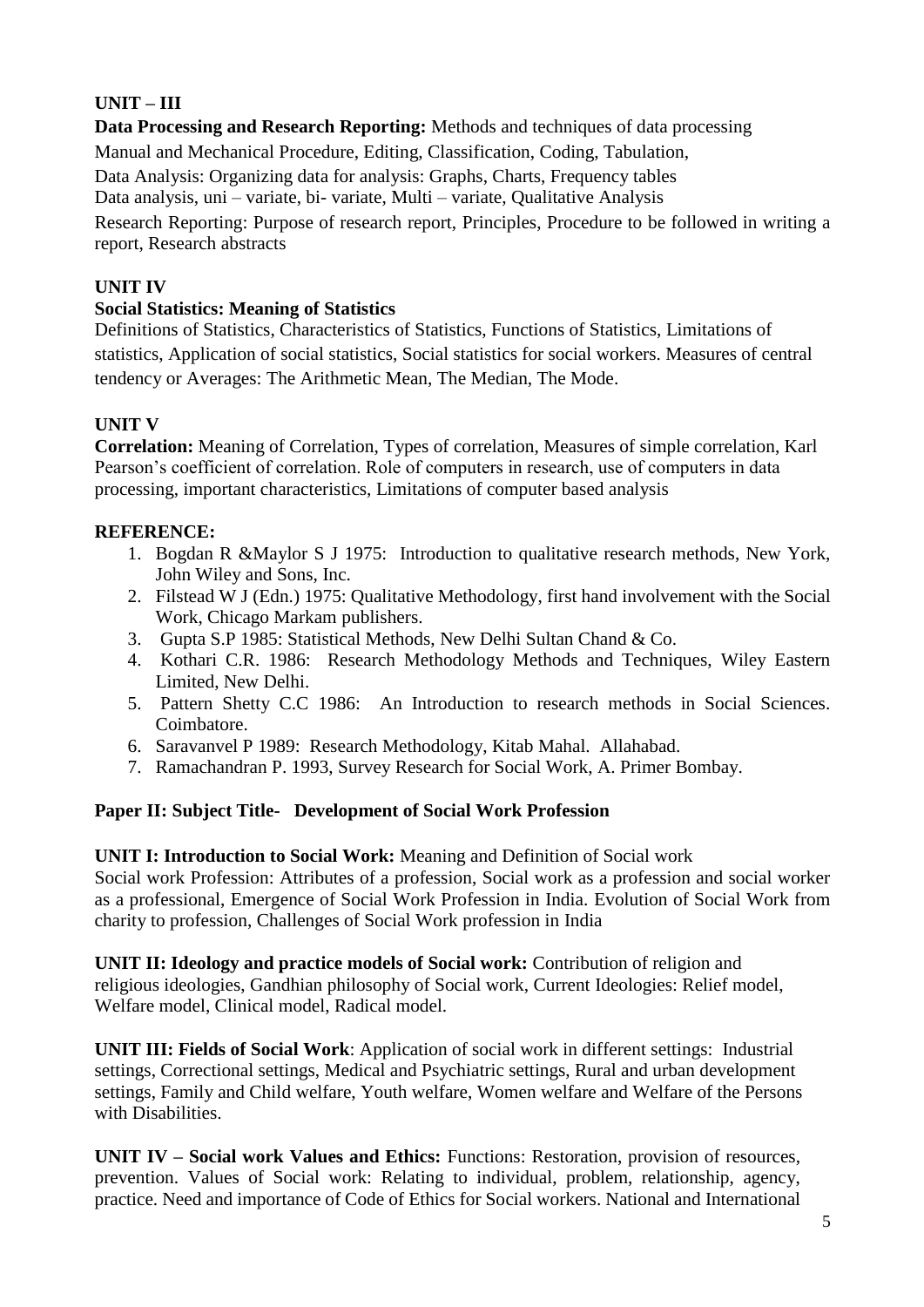Code of Ethics. Field work and importance of Field work supervision. Voluntary Social work: Role of government and voluntary organizations in promoting social welfare Training in Social work education, Uses of supervision, meaning and importance. Role of faculty and agency supervisor

# **REFERENCE:**

- 1. Bradford S W & Others (1988): Techniques and Guidelines for social work practice. Allyn and Bacon Inc,, Massachusetts.
- 2. Briscoe C and Thomas D.N (1977) community work: Learning and Supervision, George Allen and Unwin Ltd,, London.
- 3. Butrym Z T (1979) The Nature of Social work. The MacMillan Press Ltd,, London.
- 4. Gangrade K D (1986) Social Work and Development, Northern Book Centre, New Delhi2.
- 5. Goel and Jain (1988) Social Welfare Administration, Northern Book center, New Delhi.
- 6. Gore M S (1965) Social Work and Social Work Education, National Printing House, New Delhi.
- 7. Jacob K K (1994) Social Work Education in India, Himanshu Publications, Delhi.
- 8. Johnson L C (1986) Social Work Practice Generalist Approach, Allen and Bacon Inc., London.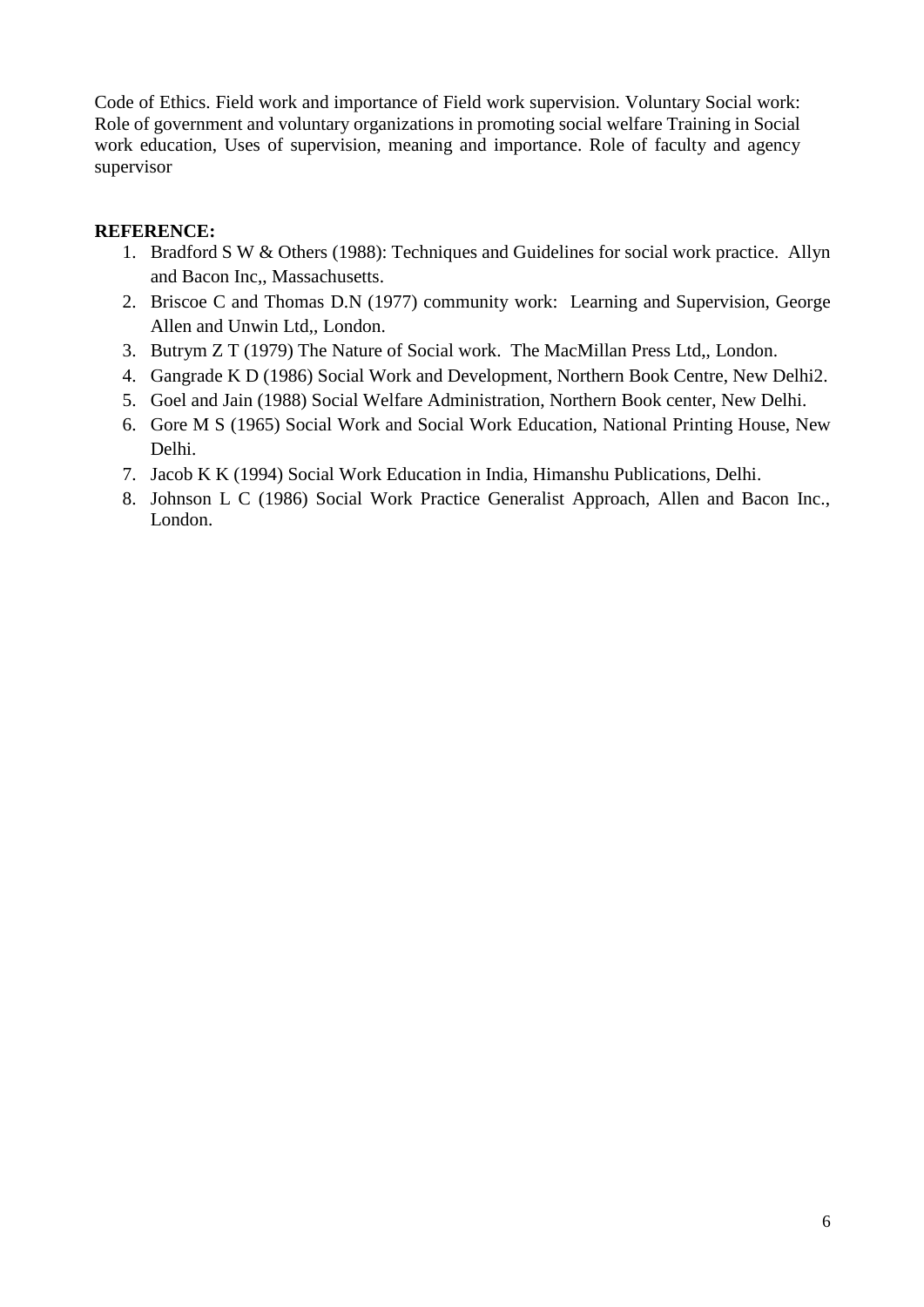# **COLLEGE OF SOCIAL SCIENCE AND HUMANITIES PH.D. PROGRAMME – 2021**

# **PSYCHOLOGY**

# **COURSEWORK SYLLABUS**

#### **COURSEWORK PATTERN:**

| SL.              | <b>Subjects</b>                                | Exam           | <b>Credits</b> | <b>Internal</b> | <b>External</b> | <b>Marks</b> |
|------------------|------------------------------------------------|----------------|----------------|-----------------|-----------------|--------------|
| No.              |                                                | (Hours)        |                | <b>Marks</b>    | <b>Marks</b>    |              |
| 1.               | <b>SUPHDP 01- Qualitative and Quantitative</b> | $\overline{2}$ | $\overline{4}$ | 50              | 50              | 100          |
|                  | Research $\&$                                  |                |                |                 |                 |              |
|                  | SWAYAM Online Certificate on Research          |                |                |                 |                 |              |
|                  | Methodology                                    |                |                |                 |                 |              |
|                  |                                                |                |                |                 |                 |              |
| $\overline{2}$   | <b>SUPHDP 02</b> : Psychology and Counseling   | $\overline{2}$ | $\overline{4}$ | 50              | 50              | 100          |
|                  |                                                |                |                |                 |                 |              |
| 3.               | <b>SUPHDP 03</b> : Two Case Studies on NGO's   | $\overline{2}$ | $\overline{4}$ | 50              | 50              | 100          |
|                  | Intervention. (Two Research Publications)      |                |                |                 |                 |              |
|                  |                                                |                |                |                 |                 |              |
| $\overline{4}$ . | <b>SUPHDP 04-</b> Research and Publication     | $\overline{2}$ | $\overline{4}$ | 50              | 50              | 100          |
|                  | Ethics & Literature Review on the Research     |                |                |                 |                 |              |
|                  | Topic selected (One Research Publication)      |                |                |                 |                 |              |
|                  |                                                |                |                |                 |                 |              |
|                  | <b>Total</b>                                   |                | 16             | 200             | 200             | 400          |
|                  |                                                |                |                |                 |                 |              |

#### **Note: Total Three Research Publications**

#### **DETAIL SYLLABUS**

#### **Paper 1 Qualitative and Quantitative Research: Internal Marks: 50, University Examination Marks:50 Total :100 Marks**

Unit 1.: Definition, Meaning, Scope, Uses of social work research Unit 2. Sampling Meaning of 'Population', Sampling, Need, Sampling methods and Techniques. Unit 3. Data Processing and Research Reporting: Methods and techniques of data processing. Unit 4. Social statistics: Mean, Median, and Mode Unit 5. SWAYAM Online Certificate on Research Methodology

(Unit 1 to Unit 4 – Handwritten Assignment Based)

## **Paper 2 Psychology and Counseling: Internal Marks: 50, University Examination Marks:50 Total :100 Marks**

Fundamentals of Human Behavior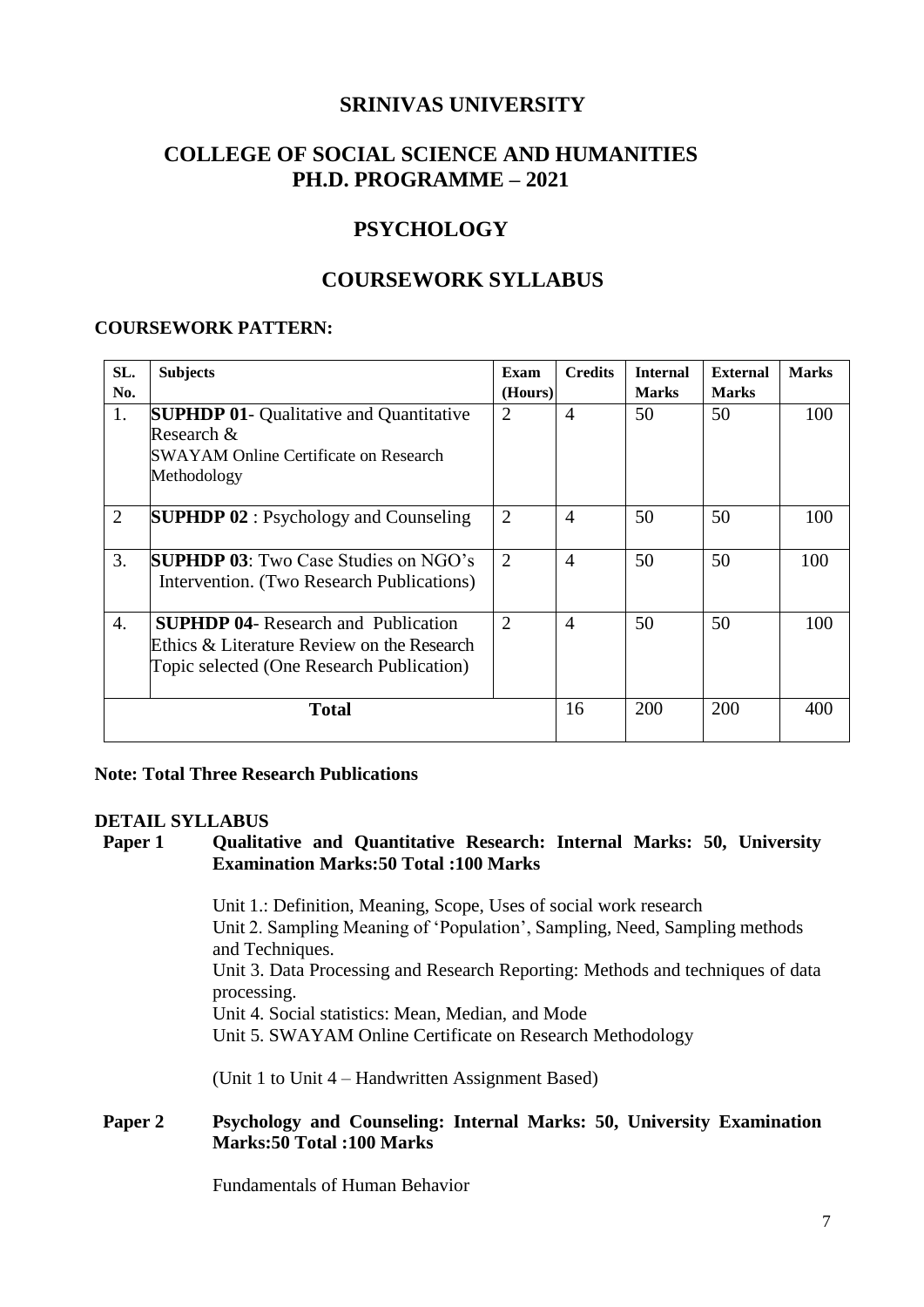Unit 2. Social Psychology Unit 3. Family Counseling Skills Unit 4. Positive Psychology Unit 5. Child Psychology Book References: (1) Popular Master Guide UGC NET/SET Social Work: R. Guptha (2) Research Methodology: Methods and Techniques: C. R. Kothari Note: (Prepare 250 MCQ with Answers & submit as Assignment).

**Paper 3 Case Studies on NGO's intervention**: **Internal Marks: 50, University Examination Marks:50 Total :100 Marks**

> Case Study 1: on a Psychological Disorders -1 - 25 M Case Study 2: on a Psychological Assessment Scales  $-2$  - 25 M (Convert in to Two Publishable papers related to your respective Subjects)

#### **Paper 4 Research and Publication Ethics & Literature Review on the Research Topic selected: Internal = 50 Marks, University Examination Marks:50 Total :100 Marks**

Research Publication Ethics &Literature Review on the Research Topic selected. Topic Identification, preparing a Review Article on the identified topic with minimum 10 book reference, 50 research article reference, & 20 website reference. PPT Presentation & Publication of Review Article: 50 M

#### **REFERENCES:**

- 1. Bogdan R &Maylor S J 1975: Introduction to qualitative research methods, New York, John Wiley and Sons, Inc.
- 2. Filstead W J (Edn.) 1975: Qualitative Methodology, first hand involvement with the Social Work, Chicago Markam publishers.
- 3. Gupta S.P 1985: Statistical Methods, New Delhi Sultan Chand & Co.
- 4. Kothari C.R. 1986: Research Methodology Methods and Techniques, Wiley Eastern Limited, New Delhi.
- 5. Pattern Shetty C.C 1986: An Introduction to research methods in Social Sciences. Coimbatore.
- 6. Saravanvel P 1989: Research Methodology, KitabMahal. Allahabad.
- 7. Ramachandran P. 1993, Survey Research for Social Work, A. Primer Bombay.
- 8. Robert S Feldman (2004). 'Understanding Psychology', Tata McGraw Hill Publishing Company Limited, New Delhi, Sixth Edition.
- 9. Robert A Baron (2003). 'Psychology', Prentice Hall of India Private Limited, New Delhi, Fifth Edition.
- 10. Benjamin B (2003). 'Psychology an Introduction", Tata McGraw Hill Publishing Company Limited, New Delhi, Sixth Edition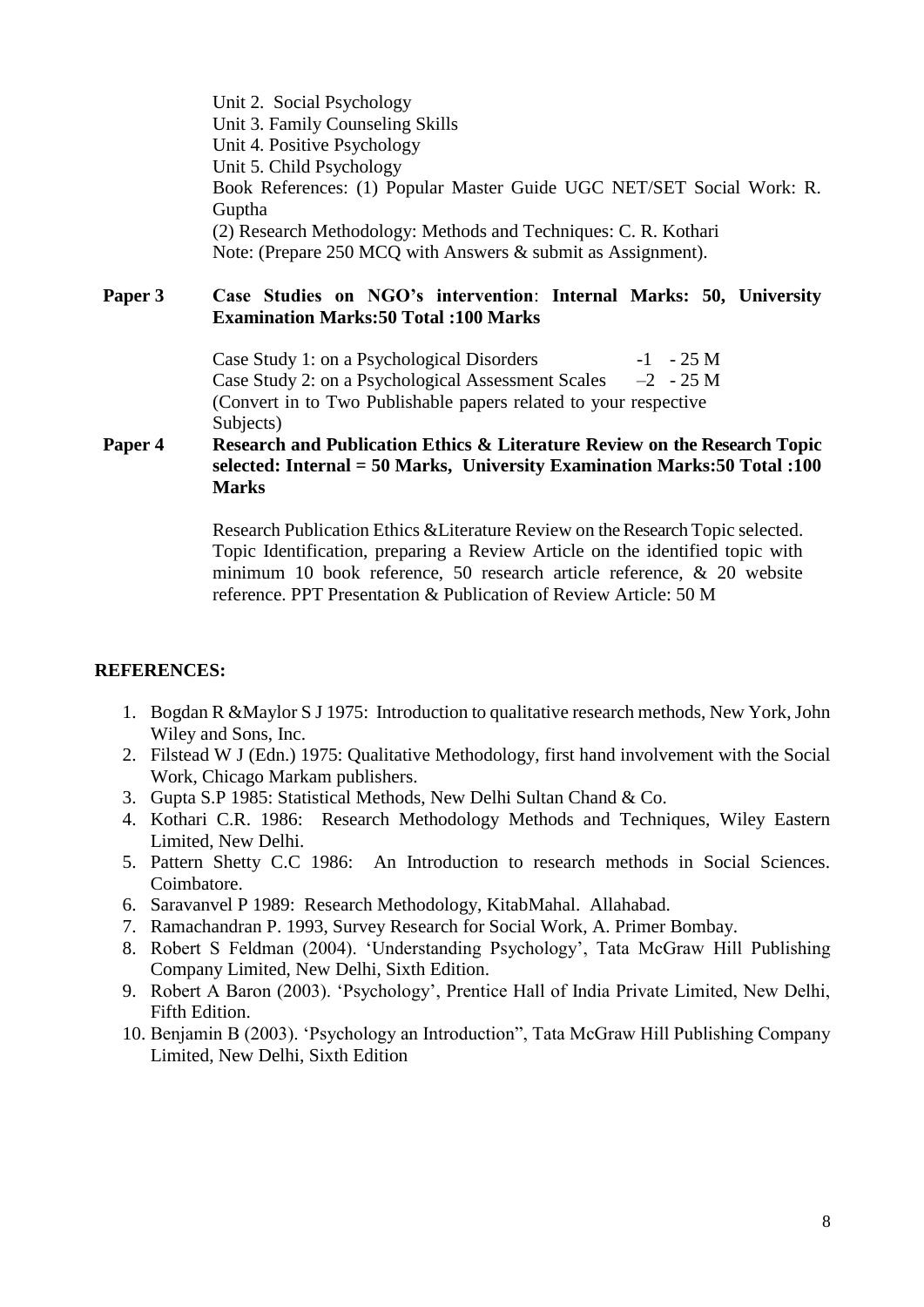# **COLLEGE OF SOCIAL SCIENCE AND HUMANITIES PH.D. PROGRAMME – 2021**

# **ENGLISH**

# **COURSEWORK SYLLABUS**

#### **COURSEWORK PATTERN:**

| SL.<br>No.     | <b>Subjects</b>                                                                                                                          | Exam<br>(Hours) | <b>Credits</b> | <b>Internal</b><br><b>Marks</b> | <b>External</b><br><b>Marks</b> | <b>Marks</b> |
|----------------|------------------------------------------------------------------------------------------------------------------------------------------|-----------------|----------------|---------------------------------|---------------------------------|--------------|
| 1.             | <b>SUPHDE 01- Qualitative and Quantitative</b><br>Research $&$<br>SWAYAM Online Certificate on Research<br>Methodology                   | $\overline{2}$  | $\overline{4}$ | 50                              | 50                              | 100          |
| $\overline{2}$ | <b>SUPHDE 02</b> : Literature and Related<br>Theories                                                                                    | $\overline{2}$  | $\overline{4}$ | 50                              | 50                              | 100          |
| 3.             | <b>SUPHDE 03:</b> Literature/Book Review and<br>Publication (Two Research Publications)                                                  | $\overline{2}$  | $\overline{4}$ | 50                              | 50                              | 100          |
| 4.             | <b>SUPHDE 04-</b> Research and Publication<br>Ethics $\&$ Literature Review on the Research<br>Topic selected (One Research Publication) | $\overline{2}$  | $\overline{4}$ | 50                              | 50                              | 100          |
|                | <b>Total</b>                                                                                                                             |                 | 16             | 200                             | 200                             | 400          |

| <b>Note: Total Three Research Publications</b> |
|------------------------------------------------|
|------------------------------------------------|

#### **DETAIL SYLLABUS:**

#### **Paper 1 Qualitative and Quantitative Research: Internal Marks: 50, University Examination Marks:50 Total :100 Marks**

Unit 1. Meaning of Research Choosing a topic, Research proposal and Defining dissertation

Unit 2. Thesis, hypothesis, anti-thesis, thesis statement and types of paragraphs

Unit 3. Structure of a Ph.D. dissertation

Unit 4. Various types of style sheets and their use, Use of online sources, library sources,

plagiarism and academic Integrity intellectual copy rights

Unit 5. SWAYAM Online Certificate on Research Methodology

(Unit 1 to Unit 4 – Handwritten Assignment Based)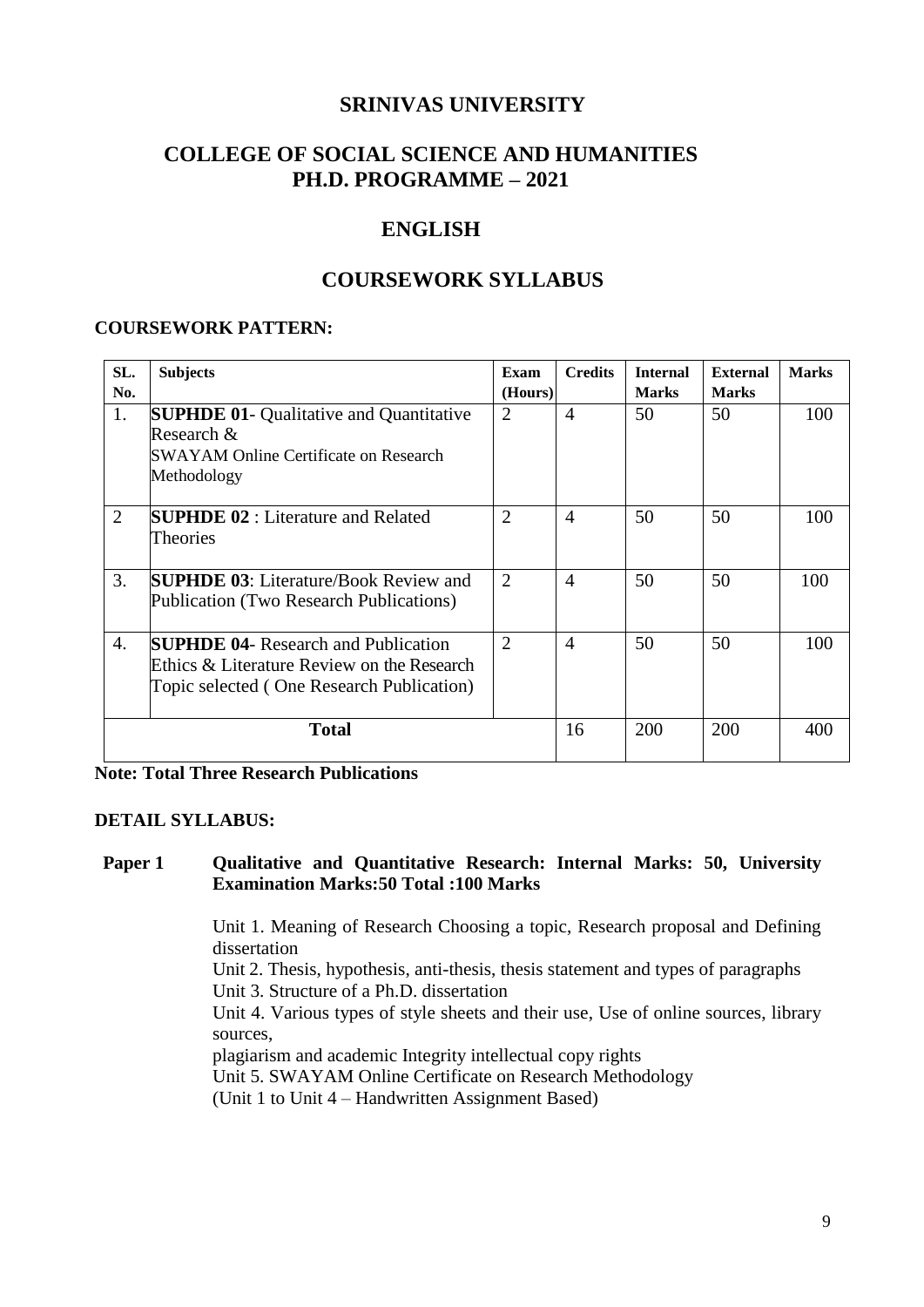## **Paper 2 Literature and Related theories: Internal Marks: 50, University Examination Marks:50 Total :100 Marks**

Unit 1. Indian Writing in English Unit 2. Comparative literature Unit 3. Cultural Studies Unit 4. Translation studies Unit 5. Introduction to Literary theories (MCQ 250 Questions (50 MCQ/Unit) with Answer in Softcopy form)

#### **Paper 3 Literature/Book Review and Publication**: **Internal Marks: 50, University Examination Marks:50 Total :100 Marks**

The Candidate is expected to systematically review two books/ Literatures and publish them in the form of Articles - 25 M each. (Convert in to Two Publishable papers related to your respective Subjects)

## **Paper 4 Publication Ethics Literature Internal = 50 Marks, University Examination Marks:50 Total :100 Marks**

UGC Curriculum on Publication Ethics (20 M) Literature Review on Research Topic Selected with research gap and research agenda. (80 M) The details of this paper are to be worked out between the research supervisor and the candidate.

## **Details of paper SUPHDE 02: Subject Paper: Literature and Related theories.**

- 1. Indian Writing in English
- 2. Comparative literature
- 3. Cultural Studies
- 4. Translation studies.
- 5. Introduction to Literary theories

## **Indian Writing in English**

- 1. Who's Imagined Community? : Partha Chatterjee
- 2. Texts, Histories, Geographies: Reading Indian Literature: P Raveendran
- 3. Contemporary Indian Poetry in English: An Assessment and Selection: M K Naik
- 4. Critical Response to Indian Literature in English: Shyam Asnani M
- 5. A concise History of Indian Literature in English: A K Mehrotra.

## **Comparative Literature**

- 1. Comparative Literature: A Critical Introduction: Susan Bassnett
- 2. Comparative Literature in the Age of Multiculturalism: Charles Bernheimer
- 3. Death of a Discipline: Gayathri Spivak
- 4. The Challenge of Comparative Literature: Claudio Guillen
- 5. Comparative Literature: Theory and Practice: Amiya Dev and Sisir Kumar Das

## **Cultural Studies**

- 1. Culture and Society,1780-1950: Raymond Williams
- 2. The Dialogic Imagination: Bhaktin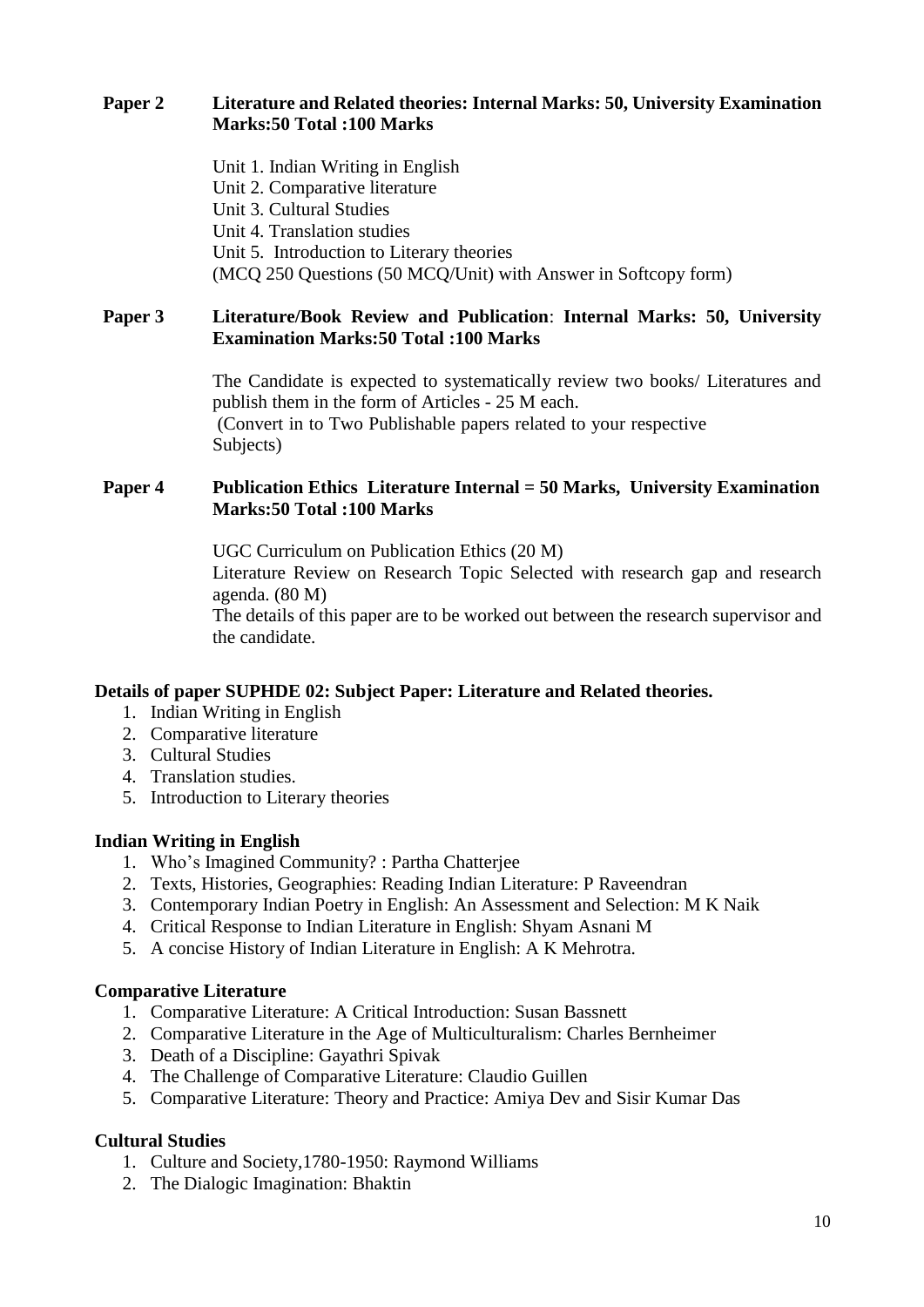- 3. The Fashion System: Roland Barthes.
- 4. The Location of Culture: Homi K Bhabha
- 5. Gender Trouble: Feminism and The Subversion of Identity: Judith Butler

#### **Translation studies**

- 1. Translation Studies: Susan Bassnett
- 2. On Linguistic Aspects of Translation: Roman Jackobson
- 3. The Translation Studies Reader: Laurence Venuti
- 4. Translation as Discourse: Sujith Mukherjee.
- 5. Linguistic Theory of Translation: J C Catford

#### **Introduction to Literary theories**

- 1. Gender Trouble: Judith Butler
- 2. The Commitment to Theory: Homi K Bhabha
- 3. Introduction to the Power of Forms in the English Renaissance: Stephen Greenblatt
- 4. Can The Subaltern Speak?GayathriSpivak
- 5. Of Grammatology: Jacques Derrida
- 6. An Image of Africa:Racism in Conrad's Heart of Darkness: Chinua Achebe
- 7. What is an author: Michael Foucault?

#### **Reference:**

- 1. Whose Imagined Community?: Partha Chatterjee
- 2. Texts, Histories, Geographies: Reading Indian Literature: P Raveendran
- 3. Contemporary Indian Poetry in English: An Assessment and Selection: M K Naik
- 4. Critical Response to Indian Literature in English: Shyam Asnani M
- 5. A concise History of Indian Literature in English: A K Mehrotra.

**\*\*\*\***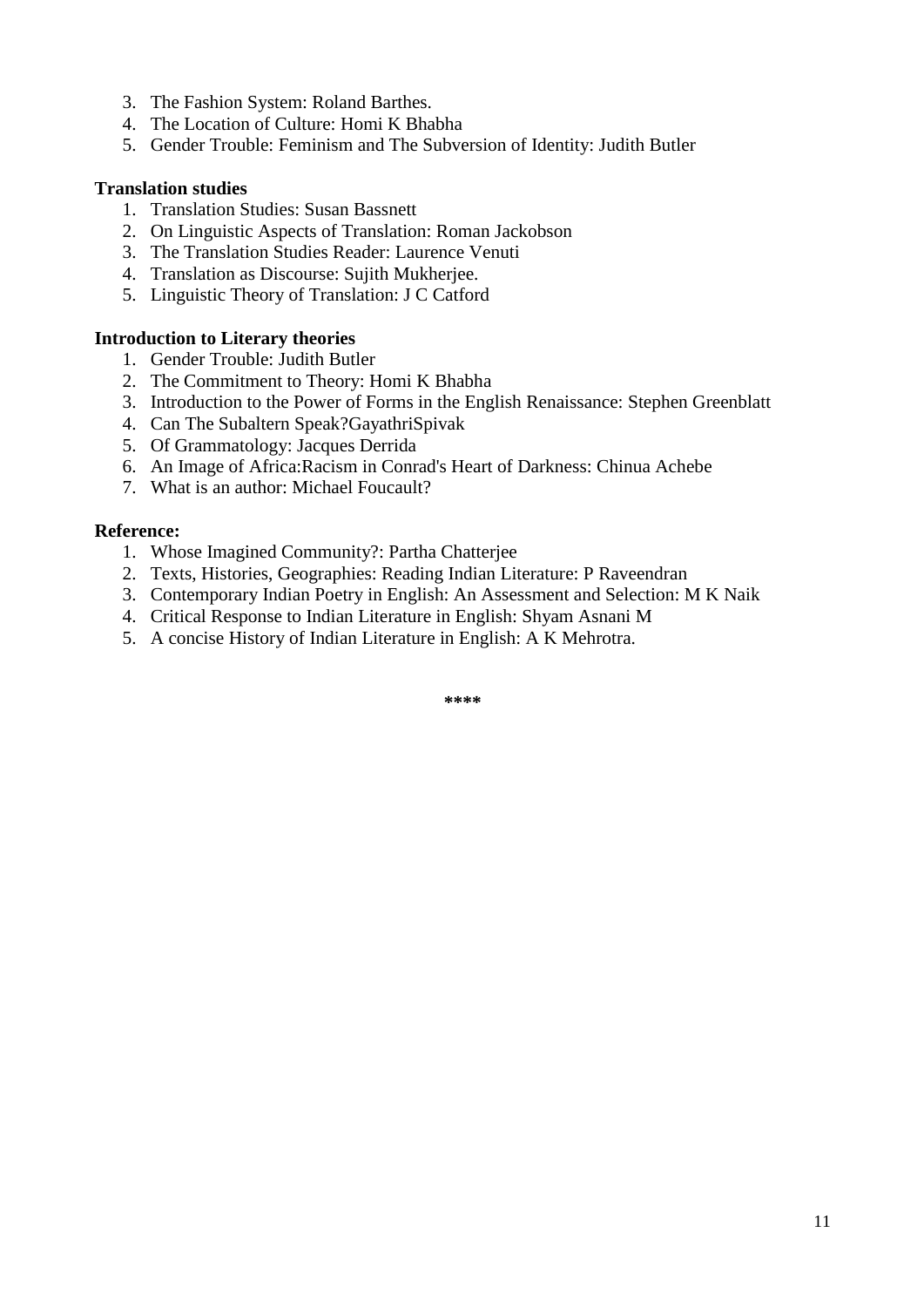# **COLLEGE OF SOCIAL SCIENCE AND HUMANITIES PH.D. PROGRAMME – 2021**

# **JOURNALISM**

# **COURSEWORK SYLLABUS**

#### **COURSEWORK PATTERN:**

| SL.<br>No. | <b>Subjects</b>                                                                                                                       | Exam<br>(Hours) | <b>Credits</b> | <b>Internal</b><br><b>Marks</b> | <b>External</b><br><b>Marks</b> | <b>Marks</b> |
|------------|---------------------------------------------------------------------------------------------------------------------------------------|-----------------|----------------|---------------------------------|---------------------------------|--------------|
| 1.         | <b>SUPHDJ 01- Qualitative and Quantitative</b><br>Research &<br>SWAYAM Online Certificate on Research<br>Methodology                  | $\overline{2}$  | $\overline{4}$ | 50                              | 50                              | 100          |
| 2          | <b>SUPHDJ 02</b> : Advance Media and<br>Communication                                                                                 | $\overline{2}$  | $\overline{A}$ | 50                              | 50                              | 100          |
| 3.         | <b>SUPHDJ 03: Case Studies on Media</b><br>(Two Research Publications)                                                                | $\overline{2}$  | $\overline{4}$ | 50                              | 50                              | 100          |
| 4.         | <b>SUPHDJ 04-</b> Research and Publication<br>Ethics & Literature Review on the Research<br>Topic selected (One Research Publication) | $\overline{2}$  | $\overline{4}$ | 50                              | 50                              | 100          |
|            | <b>Total</b>                                                                                                                          |                 | 16             | <b>200</b>                      | 200                             | 400          |

#### **Note: Total Three Research Publications**

#### **Paper 1 Qualitative and Quantitative Research: Internal Marks: 50, University Examination Marks:50 Total :100 Marks**

Unit 1. Definition, Meaning, Scope, Uses of social work research Unit 2. Sampling Meaning of 'Population', Sampling, Need, Sampling methods and Techniques. Unit 3. Data Processing and Research Reporting: Methods and techniques of data processing. Unit 4. Social statistics: Mean, Median, and Mode Unit 5. SWAYAM Online Certificate on Research Methodology

(Unit 1 to Unit 4 – Handwritten Assignment Based)

# **Paper 2 Advance Media and Communication**: **Internal Marks: 50, University Examination Marks:50 Total :100 Marks**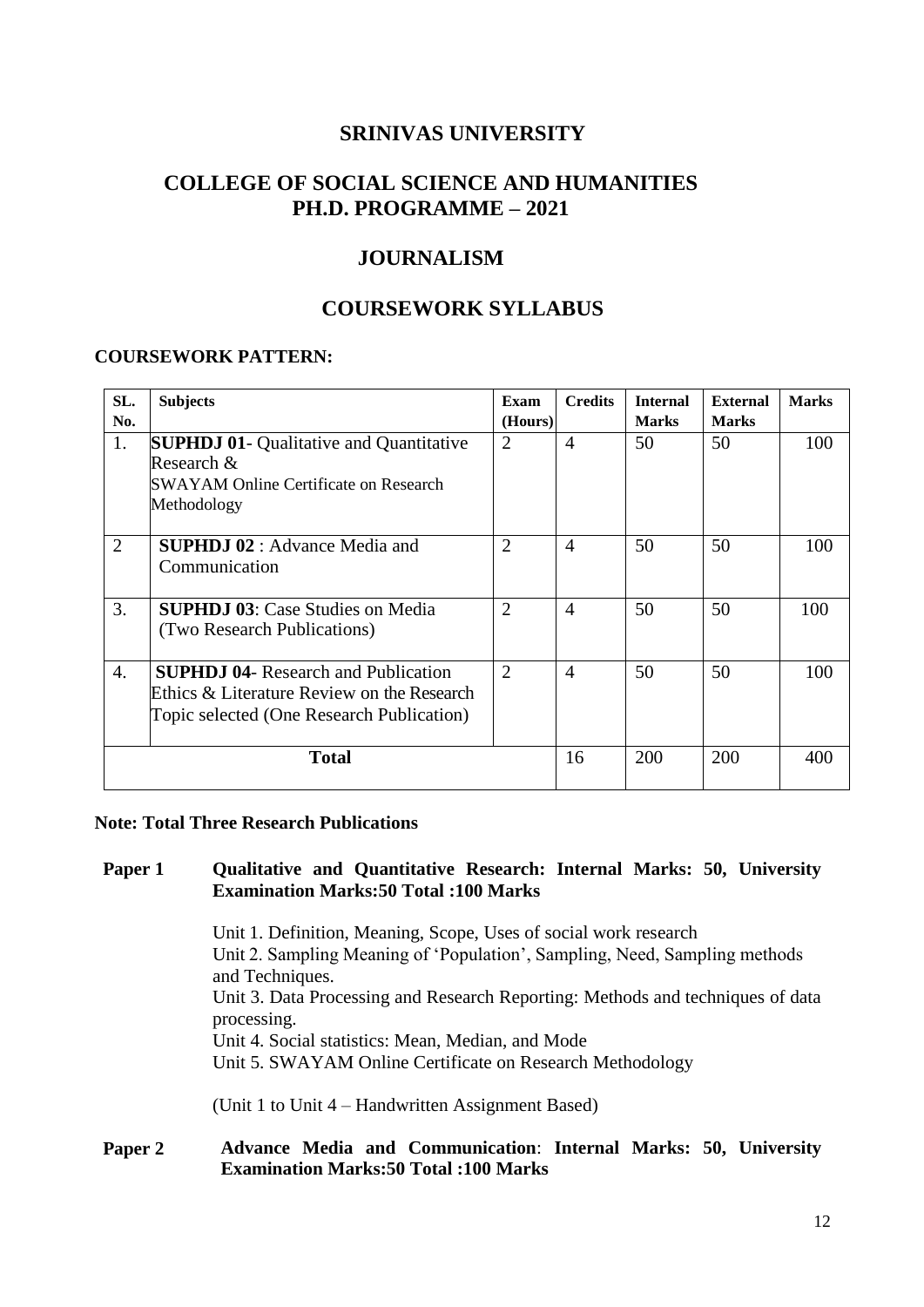Unit 1. Communication Theory Unit 2. History, Practices, Values of Mass Media Unit 3. Mass Communication and Society Unit 4. Mass Media, Culture and Development Unit 5. Information Technology, Telecommunication and Internet. Book References: (1) Popular Master Guide UGC NET/SET Journalism: R. Guptha (2) Research Methodology: Methods and Techniques: C. R. Kothari

**Paper 3 Case Studies on Media**: **Internal Marks: 50, University Examination** 

Note: (Prepare 250 MCQ with Answers & submit as Assignment).

# **Marks:50 Total :100 Marks**

Case Studies on Media and Entertainment, Advertisement, Social Media, And Social Networking (Two Research Publications)

## **Paper 4 Research and Publication Ethics & Literature Review on the Research Topic selected: Internal = 50 Marks, University Examination Marks:50 Total :100 Marks**

Research Publication Ethics &Literature Review on the Research Topic selected. Topic Identification, preparing a Review Article on the identified topic with minimum 10 book reference, 50 research article reference, & 20 website reference. PPT Presentation & Publication of Review Article: 50 M

## **REFERENCES:**

- 1. Bogdan R &Maylor S J 1975: Introduction to qualitative research methods, New York, John Wiley and Sons, Inc.
- 2. Filstead W J (Edn.) 1975: Qualitative Methodology, first hand involvement with the Social Work, Chicago Markam publishers.
- 3. Gupta S.P 1985: Statistical Methods, New Delhi Sultan Chand & Co.
- 4. Kothari C.R. 1986: Research Methodology Methods and Techniques, Wiley Eastern Limited, New Delhi.
- 5. Pattern Shetty C.C 1986: An Introduction to research methods in Social Sciences. Coimbatore.
- 6. Saravanvel P 1989: Research Methodology, KitabMahal. Allahabad.
- 7. Ramachandran P. 1993, Survey Research for Social Work, A. Primer Bombay.
- 8. News Reporting and Editing. K.M.Shrivastava Revised Edition 2003
- 9. Mass communication in India Keval.J. Kumar Fourth edition revised and updated
- 10. The Elements of Journalism. Bill Kovach and Tom Rosenstiel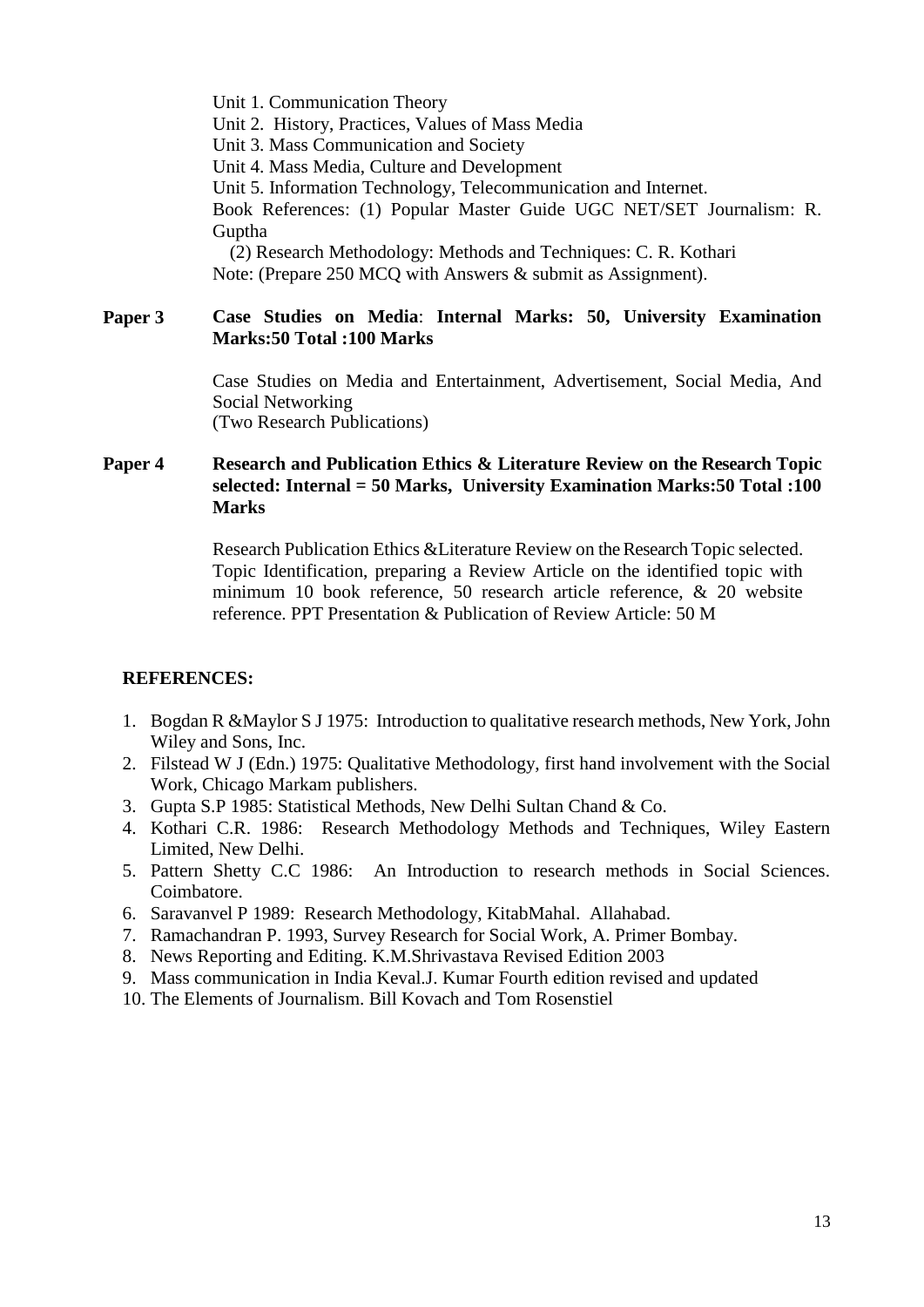# **COLLEGE OF SOCIAL SCIENCE AND HUMANITIES PH.D. PROGRAMME – 2021**

# **SOCIOLOGY**

# **COURSEWORK SYLLABUS**

#### **COURSEWORK PATTERN:**

| SL.            | <b>Subjects</b>                                | Exam           | <b>Credits</b> | <b>Internal</b> | <b>External</b> | <b>Marks</b> |
|----------------|------------------------------------------------|----------------|----------------|-----------------|-----------------|--------------|
| No.            |                                                | (Hours)        |                | <b>Marks</b>    | <b>Marks</b>    |              |
| 1.             | <b>SUPHDS 01- Qualitative and Quantitative</b> | $\overline{2}$ | $\overline{4}$ | 50              | 50              | 100          |
|                | Research $\&$                                  |                |                |                 |                 |              |
|                | <b>SWAYAM Online Certificate on Research</b>   |                |                |                 |                 |              |
|                | Methodology                                    |                |                |                 |                 |              |
|                |                                                |                |                |                 |                 |              |
| $\overline{2}$ | <b>SUPHDS 02</b> : Emerging Sociology          | $\overline{2}$ | $\overline{4}$ | 50              | 50              | 100          |
|                |                                                |                |                |                 |                 |              |
| 3.             | <b>SUPHDS 03:</b> Case Studies on Media        | $\overline{2}$ | $\overline{4}$ | 50              | 50              | 100          |
|                | (Two Research Publications)                    |                |                |                 |                 |              |
|                |                                                |                |                |                 |                 |              |
| 4.             | <b>SUPHDS 04- Research and Publication</b>     | $\overline{2}$ | $\overline{4}$ | 50              | 50              | 100          |
|                | Ethics & Literature Review on the Research     |                |                |                 |                 |              |
|                | Topic selected (One Research Publication)      |                |                |                 |                 |              |
|                |                                                |                |                |                 |                 |              |
|                | <b>Total</b>                                   |                | 16             | 200             | 200             | 400          |
|                |                                                |                |                |                 |                 |              |

#### **Note: Total Three Research Publications**

#### **Paper 1 Qualitative and Quantitative Research: Internal Marks: 50, University Examination Marks:50 Total :100 Marks**

Unit 1. Definition, Meaning, Scope, Uses of social research Unit 2. Sampling Meaning of 'Population', Sampling, Need, Sampling methods and Techniques. Unit 3. Data Processing and Research Reporting: Methods and techniques of data processing. Unit 4. Social statistics: Mean, Median, and Mode Unit 5. SWAYAM Online Certificate on Research Methodology

(Unit 1 to Unit 4 – Handwritten Assignment Based)

#### **Paper 2 Emerging Sociology**: **Internal Marks: 50, University Examination Marks:50 Total :100 Marks**

Unit 1. Sociological Theory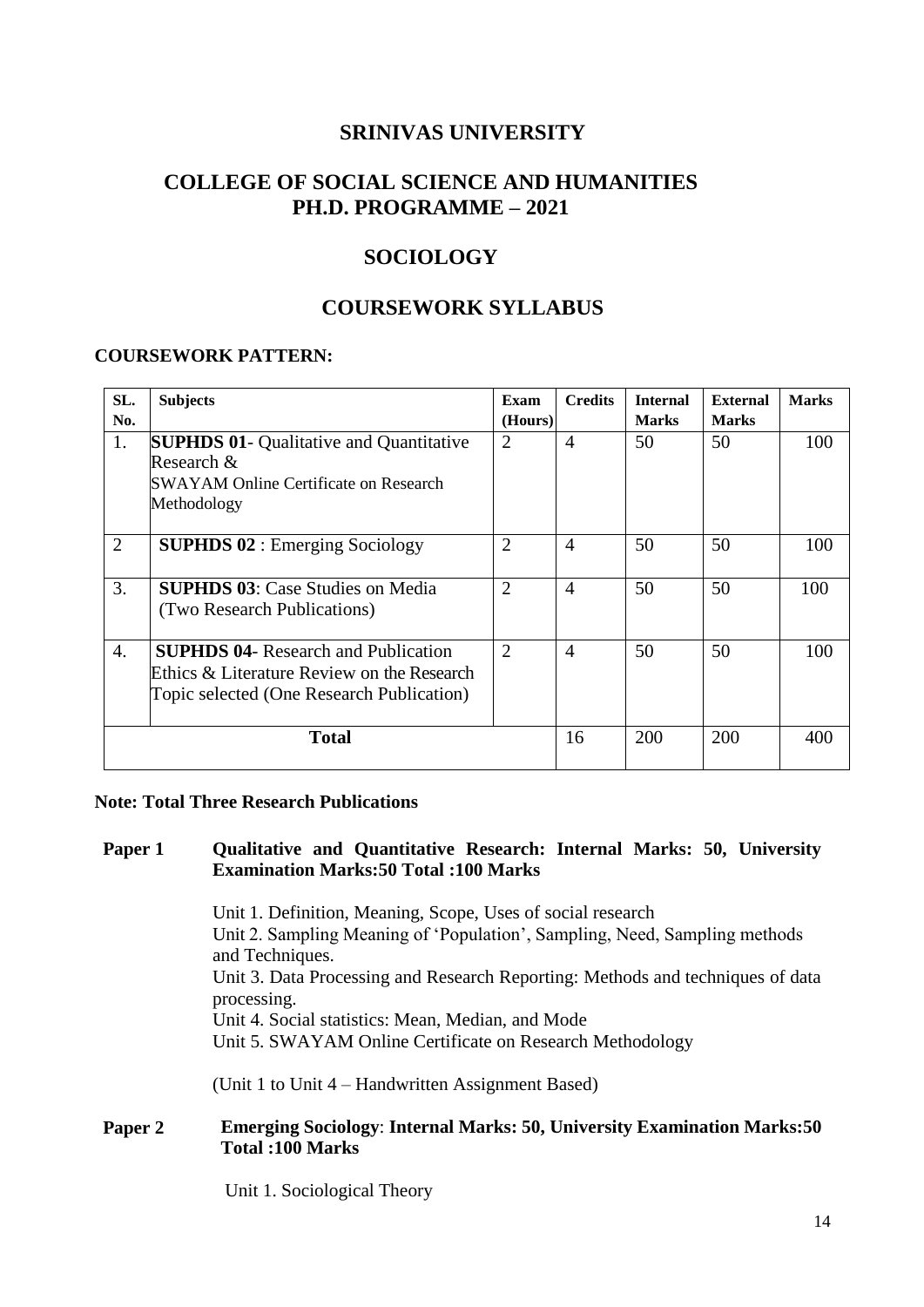Unit 2. Basic Concepts and Social Institutions Unit 3. Social Stratification and Social Change Unit 4. Rural and Urban Transformation Unit 5 Economy and Society Book for References (1) Popular Master Guide UGC NET/SET Sociology: R. Guptha (2) Research Methodology: Methods and Techniques: C. R. Kothari Note: Prepare 250 MCQ with Answers & submit as Assignment (2)

**Paper 3 Case Studies on Media**: **Internal Marks: 50, University Examination Marks:50 Total :100 Marks**

> Case Studies on Media and Entertainment, Advertisement, Social Media, And Social Networking (Two Research Publications)

**Paper 4 Research and Publication Ethics & Literature Review on the Research Topic selected: Internal = 50 Marks, University Examination Marks:50 Total :100 Marks**

> Research Publication Ethics &Literature Review on the Research Topic selected. Topic Identification, preparing a Review Article on the identified topic with minimum 10 book reference, 50 research article reference, & 20 website reference. PPT Presentation & Publication of Review Article: 50 M

# **Detail syllabus for paper 2**

# **Unit -1: Sociological Theory**

Classical Sociological Traditions: Emile Durkheim, Max Weber, Karl Marx Structure- Functionalism and Structuralism: Talcott Parsons, Robert K.Merton Post Modernism, Post Structuralism and Post Colonialism: Michel Foucault, Jurgen Habermas Indian Thinkers: M.K.Gandhi, B.R.Ambedkar

# **Unit -2**: **Basic Concepts and Institutions**

Sociological Concepts: Social Structure, Culture, Status and Role, Identity, Values, Norms and Rules, Personhood, Bureaucracy, Power and Authority Social Institutions: Marriage, Family and Kinship, Economy, Polity, Religion, Education, Law and Customs.

# **Unit 3: Social Stratification and Social Change**

Social Difference, Hierarchy, Inequality and Marginalization, Caste and Class, Gender, Sexuality and Disability, Race, Tribe and Ethnicity Social Change and Processes: Evolution and Diffusion, Modernization and Development Social Transformations and Globalization

# **Unit – 4 :Rural and Urban Transformations**

Rural and Peasant Society, Caste-Tribe Settlements, Agrarian Social Structure, Decline of Agrarian Economy, Migration, Agrarian Unrest and Peasant Movements, Changing Inter-Community Relations and Violence

Urban Society: Urbanism, Urbanity and Urbanization, Towns, Cities and Mega-Cities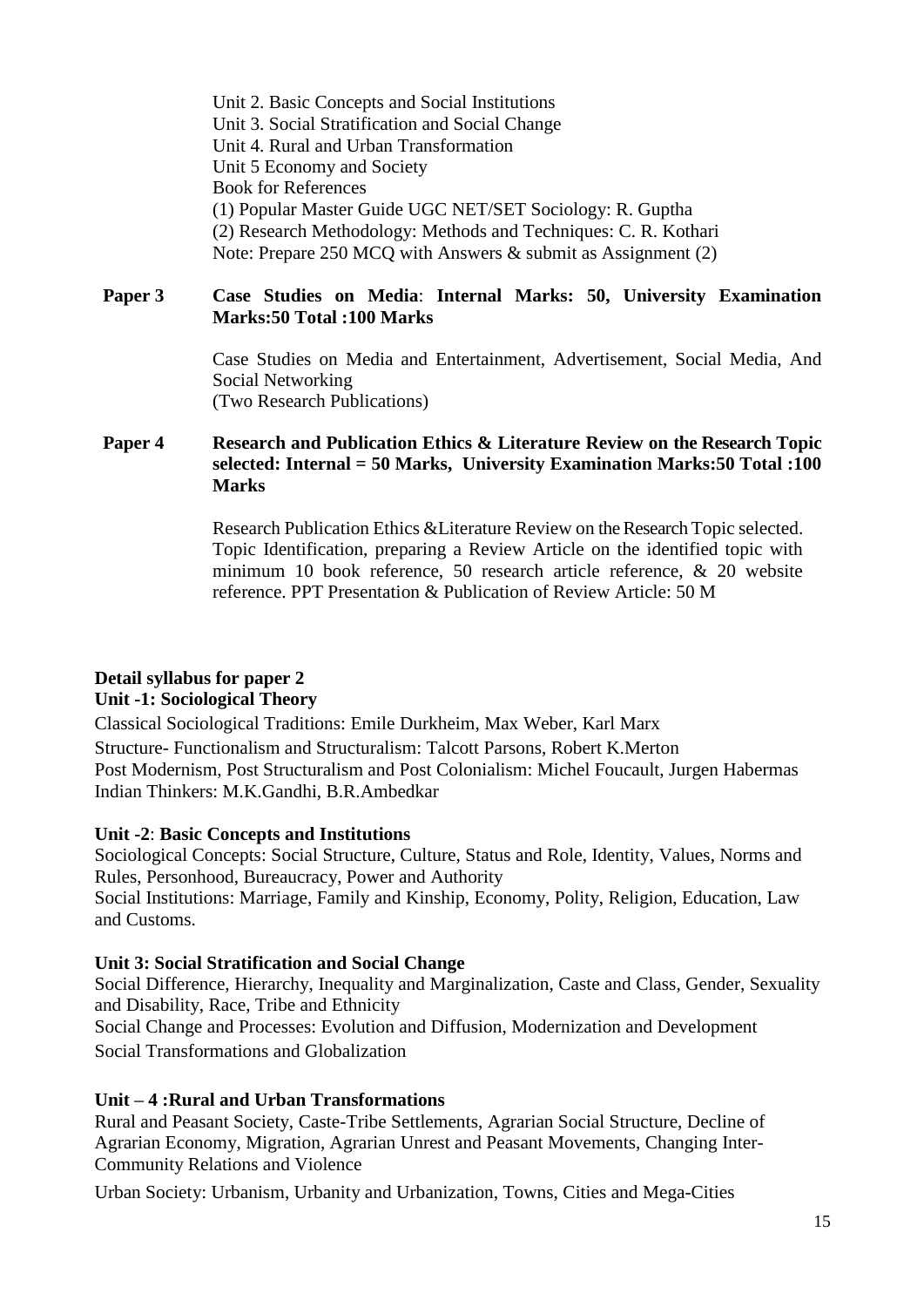Industry, Service and Business, Slums, Urban Movements.

#### **Unit – 5: Economy and Society**

Exchange, Gift, Capital, Labour and Market, Mode of Production Debates Property and Property Relations, State and Market: Welfarism and Neoliberalism Models of Economic Development, Poverty and Exclusion, Factory and Industry Systems

#### **REFERENCES:**

- 1. Bogdan R &Maylor S J 1975: Introduction to qualitative research methods, New York, John Wiley and Sons, Inc.
- 2. Filstead W J (Edn.) 1975: Qualitative Methodology, first hand involvement with the Social Work, Chicago Markam publishers.
- 3. Gupta S.P 1985: Statistical Methods, New Delhi Sultan Chand & Co.
- 4. Kothari C.R. 1986: Research Methodology Methods and Techniques, Wiley Eastern Limited, New Delhi.
- 5. Pattern Shetty C.C 1986: An Introduction to research methods in Social Sciences. Coimbatore.
- 6. Saravanvel P 1989: Research Methodology, KitabMahal. Allahabad.
- 7. Ramachandran P. 1993, Survey Research for Social Work, A. Primer Bombay.
- 8. Sociological theory- George Ritzer
- 9. Sociology, Principles of sociology with an Introduction to Sociological thought. CN shankar Rao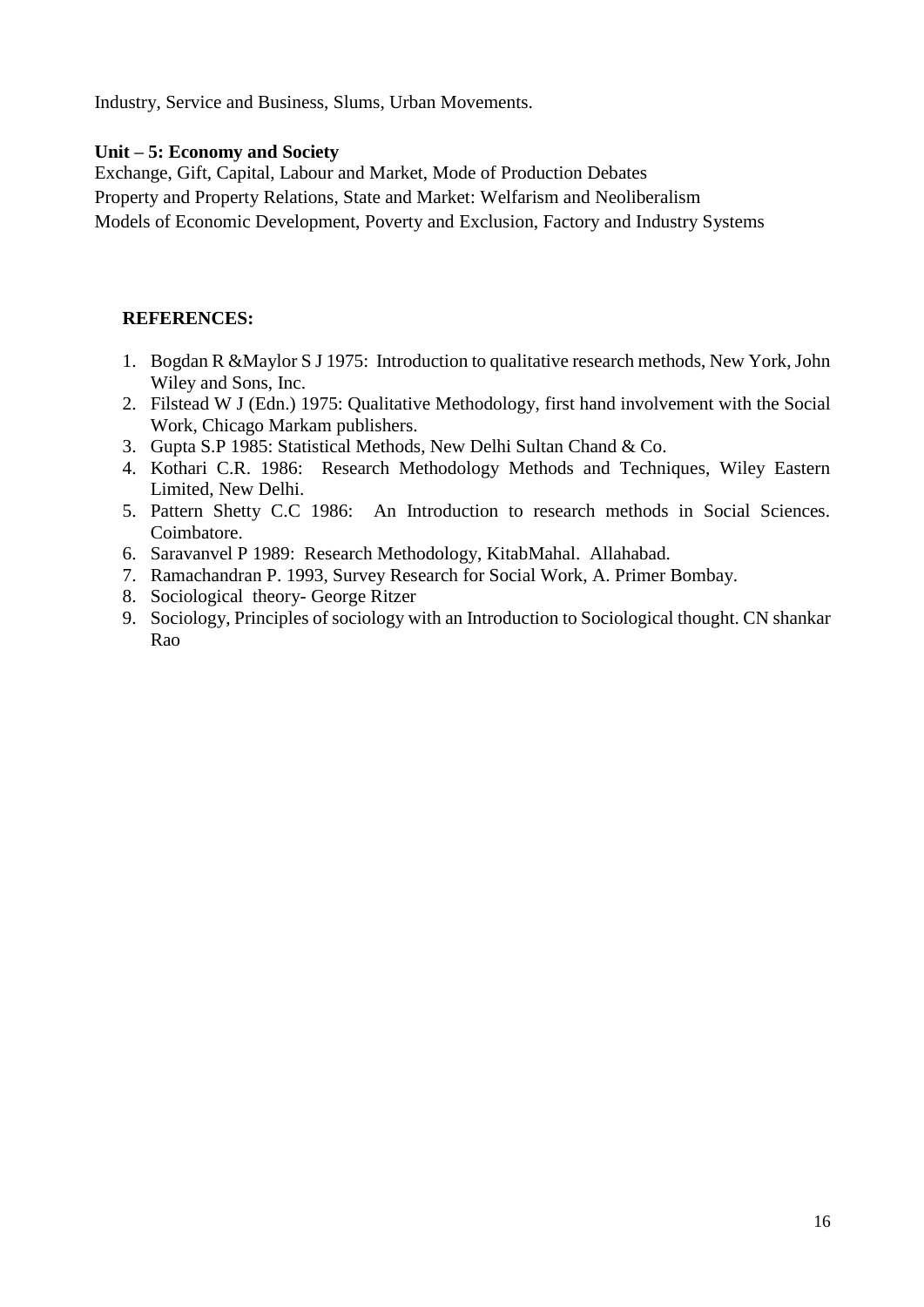# **COLLEGE OF SOCIAL SCIENCE AND HUMANITIES PH.D. PROGRAMME – 2021**

# **ECONOMICS**

# **COURSEWORK SYLLABUS**

#### **COURSEWORK PATTERN:**

| SL.<br>No.       | <b>Subjects</b>                                                                                                                        | Exam<br>(Hours) | <b>Credits</b> | <b>Internal</b><br><b>Marks</b> | External<br><b>Marks</b> | <b>Marks</b> |
|------------------|----------------------------------------------------------------------------------------------------------------------------------------|-----------------|----------------|---------------------------------|--------------------------|--------------|
| 1.               | <b>SUPHDEC 01- Qualitative and Quantitative</b><br>Research $\&$<br><b>SWAYAM Online Certificate on Research</b><br>Methodology        | $\overline{2}$  | $\overline{4}$ | 50                              | 50                       | 100          |
| $\overline{2}$   | <b>SUPHDEC 02</b> : Advance Economics                                                                                                  | $\overline{2}$  | $\overline{A}$ | 50                              | 50                       | 100          |
| 3.               | <b>SUPHDEC 03:</b> Case Studies on Media<br>(Two Research Publications)                                                                | $\overline{2}$  | $\overline{4}$ | 50                              | 50                       | 100          |
| $\overline{4}$ . | <b>SUPHDEC 04-</b> Research and Publication<br>Ethics & Literature Review on the Research<br>Topic selected (One Research Publication) | 2               | $\overline{4}$ | 50                              | 50                       | 100          |
|                  | <b>Total</b>                                                                                                                           |                 | 16             | 200                             | 200                      | 400          |

#### **Note: Total Three Research Publications**

#### **Paper 1 Qualitative and Quantitative Research: Internal Marks: 50, University Examination Marks:50 Total :100 Marks**

Unit 1. Definition, Meaning, Scope, Uses of social research Unit 2. Sampling Meaning of 'Population', Sampling, Need, Sampling methods and Techniques. Unit 3. Data Processing and Research Reporting: Methods and techniques of data processing. Unit 4. Social statistics: Mean, Median, and Mode Unit 5. SWAYAM Online Certificate on Research Methodology

(Unit 1 to Unit 4 – Handwritten Assignment Based)

#### **Paper 2 Advance Economics** : **Internal Marks: 50, University Examination Marks:50 Total :100 Marks**

Unit 1. Micro Economics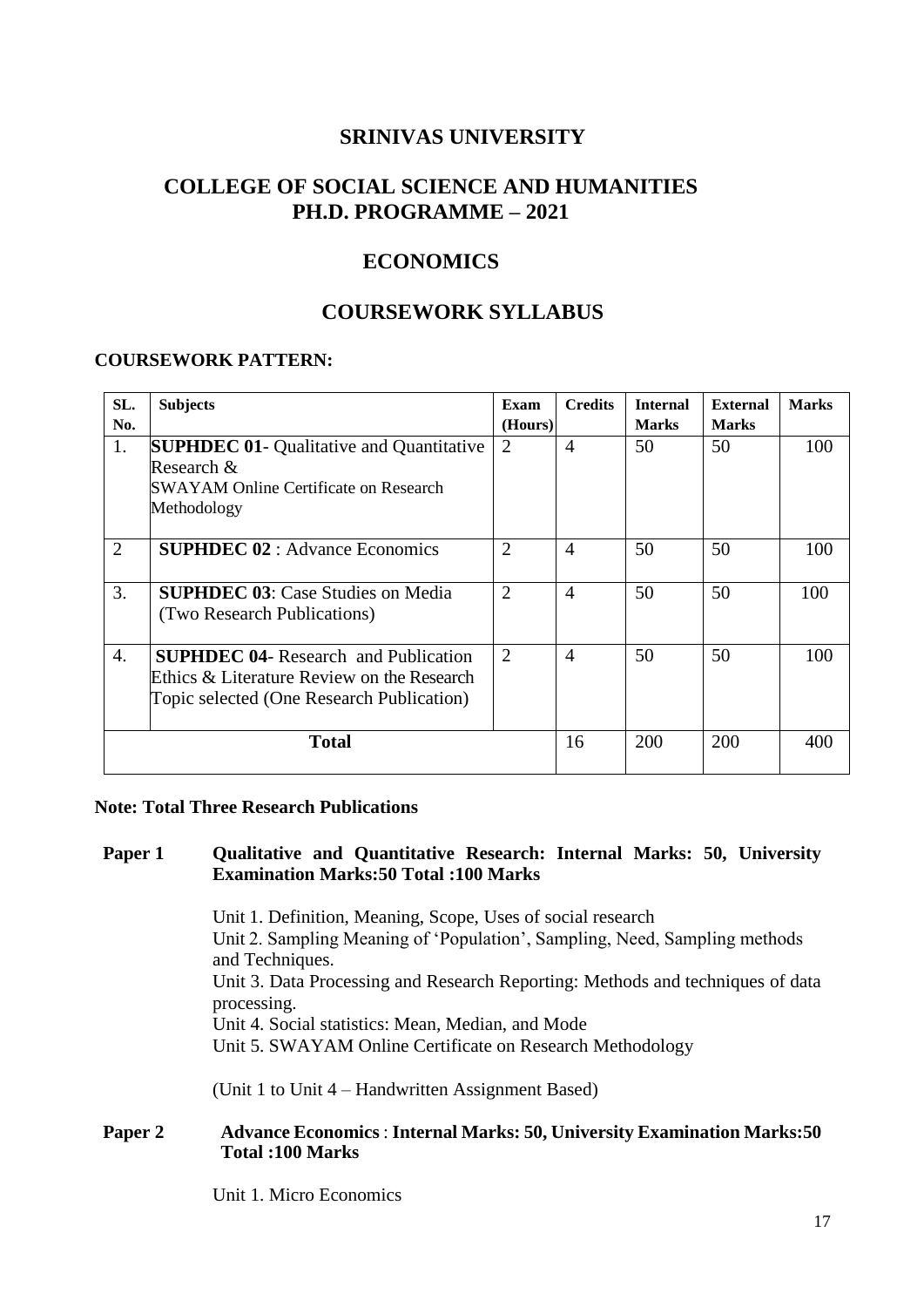Unit 2. Macro Economics

Unit 3. Public Economics

Unit 4. Money and Banking

Unit 5. Growth and Development Economics

Book References:

- 1. Indian Economy by Ramesh Singh.
- 2. Popular Master Guide UGC NET/SET Economics: R. Guptha
- 3. Research Methodology: Methods and Techniques: C. R. Kothari
- Note: Prepare 250 MCQ with Answers & submit as Assignment (2)

## **Paper 3 Macro Economics : Internal Marks 50, University Examination Marks:50 Total :100 Marks**

Macro Economics- inflation, Rate of economic growth, Gross Domestic Product, Price Level, Unemployment, Savings, investment, International trade and International Finance. (Two Research Publications)

## **Paper 4 Research and Publication Ethics & Literature Review on the Research Topic selected: Internal = 50 Marks, University Examination Marks:50 Total :100 Marks**

Research Publication Ethics &Literature Review on the Research Topic selected. Topic Identification, preparing a Review Article on the identified topic with minimum 10 book reference, 50 research article reference, & 20 website reference. PPT Presentation & Publication of Review Article: 50 M (One Publishable Paper)

## **Note: Total Three Research Publications**

# **Economics Syllabus**

# **Unit-1: Micro Economics**

Theory of Consumer Behavior, Theory of Production and Costs, Decision making under uncertainty Attitude towards Risk, Game Theory – Non-Cooperative games, Market Structures, competitive and non-competitive equilibrium and their efficiency properties, Factor Pricing General Equilibrium Analysis, Efficiency Criteria: Pareto-Optimality, Kaldor – Hicks and Wealth Maximization, Welfare Economics: Fundamental Theorems, Social Welfare Function, Asymmetric Information: Adverse Selection and Moral Hazard

# **Unit-2 : Macro Economics**

National Income: Concepts and Measurement, Determination of output and employment: Classical & Keynesian Approach, Consumption Function, Investment Function, Multiplier and Accelerator, Demand for Money, Supply of Money, IS – LM Model Approach Inflation and Phillips Curve Analysis, Business Cycles, Monetary and Fiscal Policy, Rational Expectation Hypothesis and its critique Tariff and Non-Tariff barriers to trade; Dumping GATT, WTO and Regional Trade Blocks; Trade Policy Issues, IMF & World Bank

## **Unit-3: Public Economics**